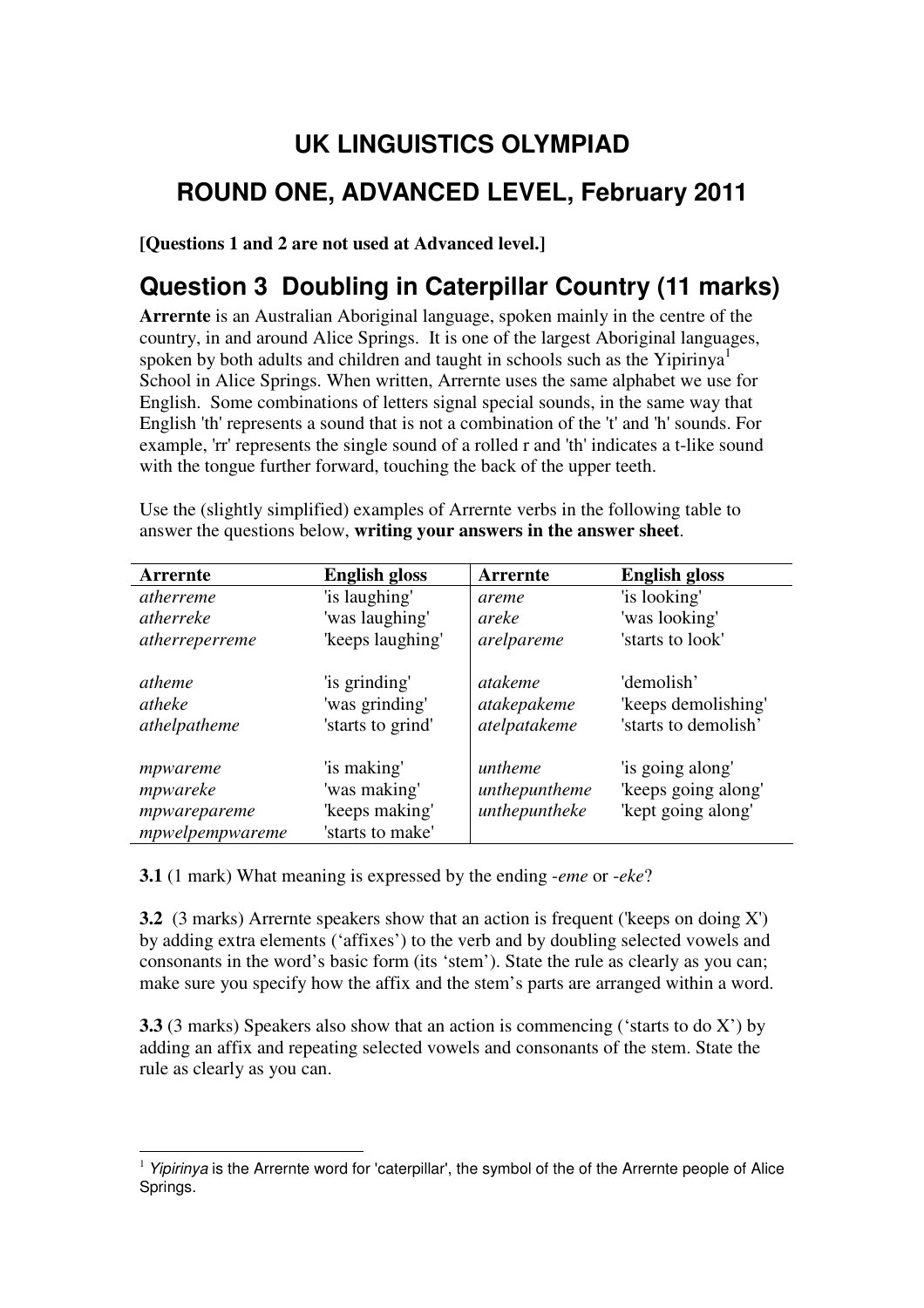**3.4** (1 mark) Which 'commencing' verb in the above list needs a slight addition to the rule?

**3.5** (3 marks) Here are three new words in Arrernte: *arlkweme* 'is eating', *kwerneme* 'is swallowing', *itirreme* 'is thinking'. How would you say the following?

- (a) was eating
- (ii) kept swallowing
- (iii) starts to think

#### **Question 4 Ulwa Possessives (9 marks)**

Ulwa is a language spoken in Nicaragua. It contains quite a few loanwords from English, which is spoken in the Bluefields area of the country.

The following table contains some nouns and the possessive forms ("my  $X$ ", "your X", etc.) for those nouns. Note that Ulwa distinguishes between singular and plural "you", and also distinguishes between inclusive "we" (we including you) and exclusive "we" (we not including you).

| arakbus      | "gun"                | kululuk    | "woodpecker"               |
|--------------|----------------------|------------|----------------------------|
| askana       | "his/her clothes     | liima      | "lemon"                    |
| bilamkana    | "their fish"         | mistu      | "cat"                      |
| bilammana    | "your (plural) fish  | sapaaka    | "his/her forehead"         |
| diimuih      | "snake"              | sikbilh    | "horsefly"                 |
| diikanamuih  | "their snake"        | siknibilh  | "our (inclusive) horsefly" |
| diimamuih    | "your (singular)     | suumanalu  | "your (plural) dog"        |
|              | snake                |            |                            |
| gaadni       | "our (inclusive) god | paunimak   | "our (inclusive) tomato"   |
| iibin        | "heaven"             | taikinatai | "our (exclusive) grey      |
|              |                      |            | squirrel"                  |
| kahma        | "iguana              | taim       | "time"                     |
| kapak        | "manner"             | uumamak    | "your (singular) window"   |
| kapakka      | "his/her manner"     | waikinaku  | "our (exclusive) moon"     |
| karaskanamak | "their knee"         | wasakanala | "their possum"             |
| kiika        | "his/her stone"      |            |                            |

**4.1** (8 marks) The Ulwa words for meanings (1-8) below can be made from the pieces listed (in alphabetical order) in the next table. You may not use a piece more than once, but some pieces will be left over. Write your answers in the answer sheet.

| a  | b <sub>1</sub> n | bus | $\cdot \cdot$<br>11<br>п | ka  | ka  | ka  | ka  | kah  | N.               | ki |
|----|------------------|-----|--------------------------|-----|-----|-----|-----|------|------------------|----|
| ki | ku               | lii | lu                       | luk | ma  | ma  | ma  | ma   | m <sub>1</sub> s | na |
| na | na               | na  | n <sub>1</sub>           | pak | rak | tai | tai | taim | tu               |    |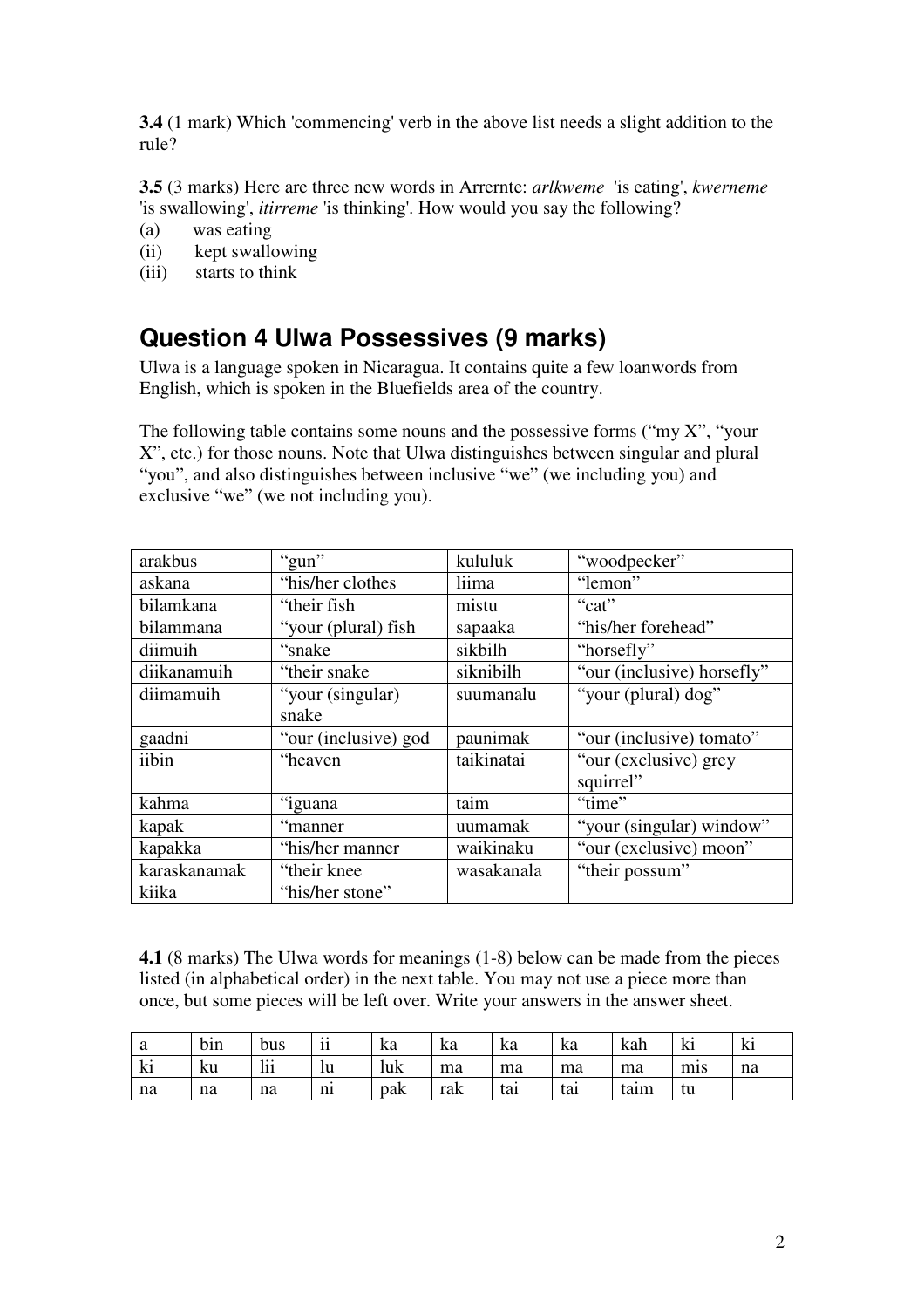- (1) "his/her grey squirrel"
- (2) "our (inclusive) heaven"
- (3) "your (plural) iguana"
- (4) "his/her gun"
- (5) "your (singular) lemon"
- (6) "their woodpecker"
- (7) "our (exclusive) time"
- $(8)$  "my cat"

**4.2** (1 mark) The remaining pieces (those that you did not use in 4.1) can be rearranged into an Ulwa word. What is the word, and what does it mean?

# **Question 5 Mix Up on the Farm (11 marks)**

Tohono O'odham, also known as Papago, is spoken in south central Arizona in the U.S. and in northern Sonora in Mexico.

The following are eight Papago sentences and their English translations in random order. Match each Papago sentence with its English translation. Notes on the spelling: A colon (:) after a vowel means that the vowel is long. The apostrophe (') denotes a glottal stop. The letter 'c' is pronounced like 'ch' in English 'chair'. The letter ñ is pronounced as it is in Spanish, corresponding to the 'ny' sound in English 'onion'. A hyphen is used to connect a prefix to a word.

|    | 1. Ha-cecposid 'o g wakial g wipsilo. | A. I am speaking                         |
|----|---------------------------------------|------------------------------------------|
|    | Pi 'ac ñeñok 'a:cim.                  | B. The man is speaking.                  |
|    | 3. Ceposid 'o g wakial g wisilo.      | C. I am working.                         |
|    | 4. Pi 'o cickpan g cecoj.             | D. The cowboys aren't branding the calf. |
|    | 5. Pi'o ceposid g wapkial g wisilo.   | E. We are not speaking.                  |
|    | 6. Cikpan 'añ 'a:ñi.                  | F. The men are not working.              |
| 7. | Neok 'o g ceoj.                       | G. The cowboy is branding the calf.      |
|    | 8. Neok 'añ 'a:ñi.                    | H. The cowboy is branding the calves.    |

**5.1** (8 marks) Use the table in the answer sheet to show which English sentence translates each Papago sentence.

**5.2** (3 marks) An English speaker trying to learn Papago might make mistakes. For each sentence below, place a tick or a cross in the answer-sheet table to show whether the sentence is correct or whether it is a mistake.

- 1. Ha-cecposid 'o g wakial g wisilo.
- 2. Cickpan 'añ 'a:ñi.
- 3. Cickpan 'ac 'a:cim.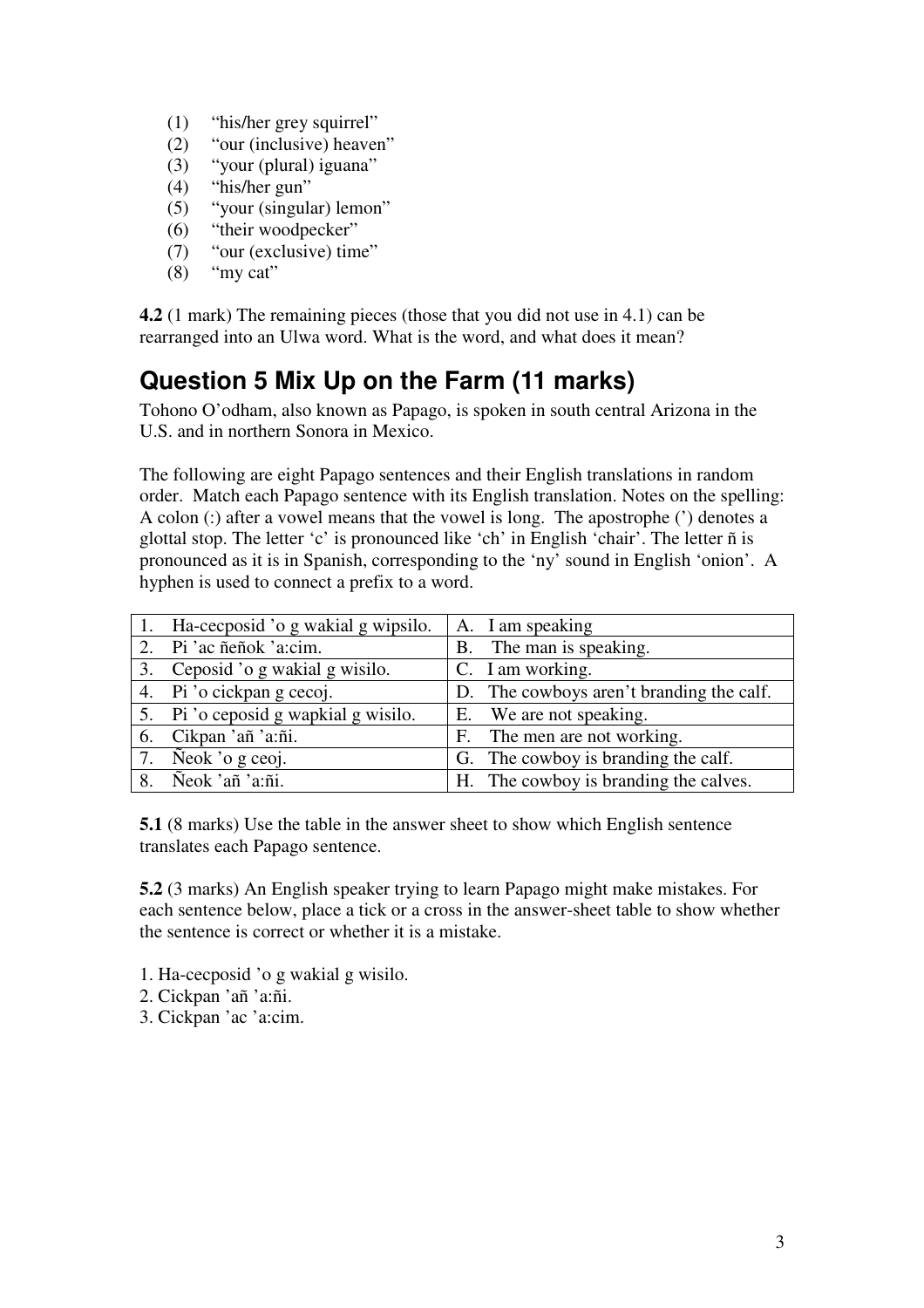### **Question 6 Tiger Tale (16 marks)**

You will see at the end of this problem a pair of news articles, one in Indonesian and one in English. They are not translations of one another, but they cover roughly the same events: the killing of a tiger by poachers in a zoo in Indonesia and the subsequent investigation. Both articles have been slightly abridged from their original format. Read the articles as best you can and answer the following questions on the answer sheet:

**6.1.** (1 mark) What word should replace the \*\*\*\* in the English text?

**6.2.** (4 marks) Give the most likely translations of the following Indonesian words into English:

a. polisi b. harimau c. bernama d. Jumat

**6.3.** (4 marks) Give the most likely Indonesian translations of the following words:

a. south b. said c. Wednesday d. million

**6.4.** (7 marks) Do the following capitalized words and phrases refer to persons (P), locations (L), or times or dates (T)? Put P, L or T for each word or phrase indicating what category it most likely falls into.

- a. Palembang b. Sabtu c. Kapoltabes Jambi d. Minggu dinihari e. Sungai Maram f. Syamsuddin
- g. Kebun Binatang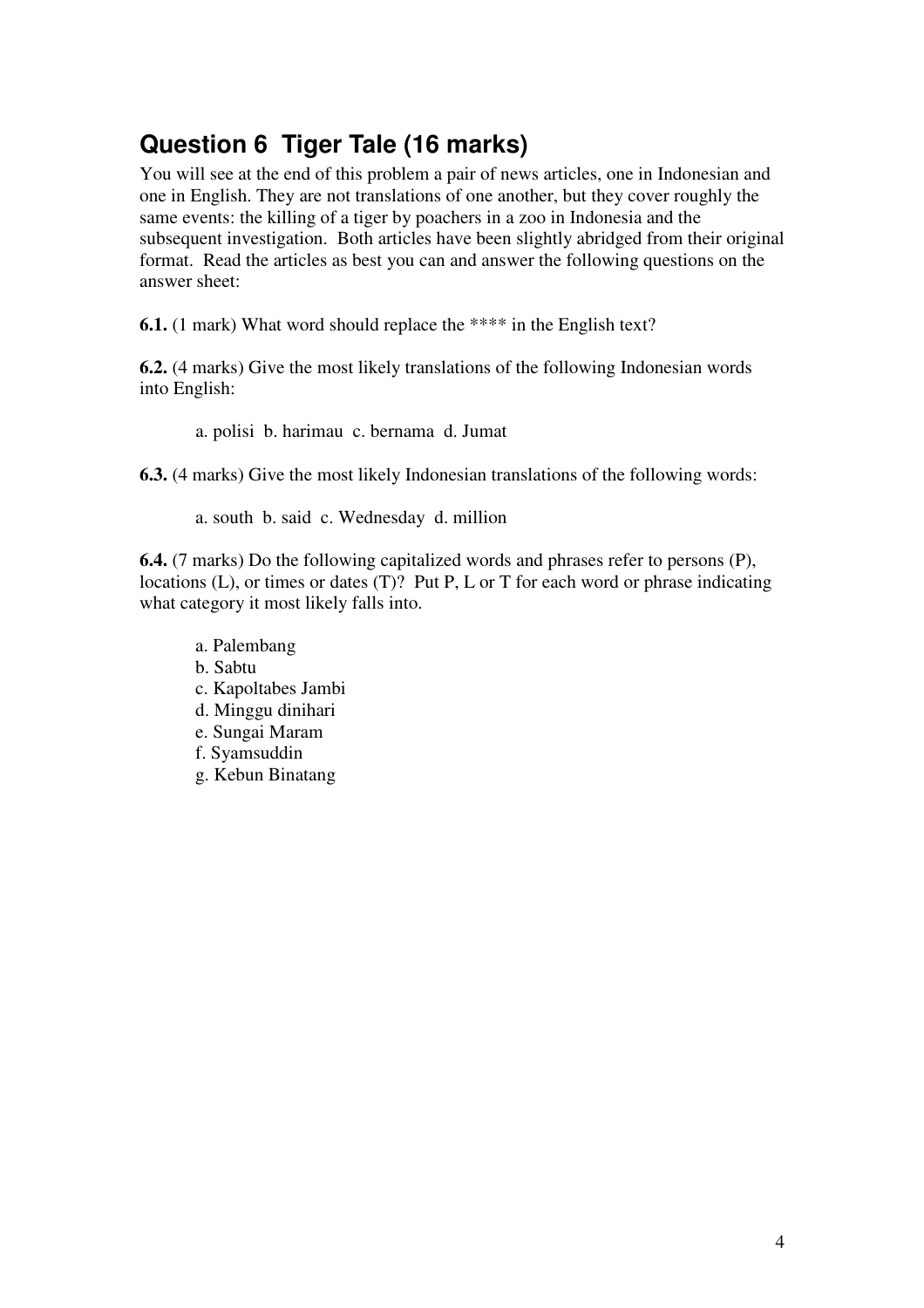#### **Tersangka Pencurian Harimau Dibayar Rp18 Juta**

Rabu, 2 September 2009 00:52 WIB | Peristiwa Hukum/Kriminal | Dibaca 683 kali

Jambi (ANTARA News) - Syamsuddin alias Udin Bolu (27), salah satu tersangka pelaku pencurian harimau Sumatera (panthera tigris Sumatrae) mengaku menerima bayaran Rp18 juta untuk melakukan aksinya.

"Untuk melakukan aksi itu saya dijanjikan mendapat bayaran Rp18 juta namun baru dibayar Rp8 juta," kata Udin Bolu saat ditanya Kapoltabes Jambi, Kombes Bobyanto R Addoe, di Jambi Selasa.

Dalam melakukan aksi nekad tersebut, Udin hanya sebagai eksekutor membunuh dan mencuri harimau yang ada di kandang dalam Kebun Binatang (KB) Taman Rimba Kota Jambi.

Hal itu terungkap setelah Udin ditanyai Kapoltabes Jambi saat ekspos kasus pelaku pencurian harimau. Pembunuhan dan pencurian harimau itu terjadi pada Sabtu (22/8).

Kedua tersangka yang menjadi buronan polisi dalam kasus pelanggaran hukum perdagangan satwa dilindungi tersebut berinisial I yang merupakan kakak tersangka Udin dan tersangka lainnya M, semuanya warga Palembang, Sumatra Selatan.

Terungkapnya kasus ini dimulai dari adanya pembelian ayam potong dan racun di salah satu toko di pasar Jambi, kemudian ditangkap tersangka Syamsuddin alias Udin pada Jumat 28 Agustus 2009 di kediamannya di kawasan Sungai Maram, Kota Jambi.

Setelah memberikan makan harimau tersangka Udin kembali datang ke kebun binatang tersebut pada pukul Minggu dinihari pukul 02:00 WIB dan langsung membunuh harimau bernama Shela dengan senjata tajam.

Kemudian barang bukti berupa kulit, daging dan tulang harimau tersebut dibawa ke Palembang untuk dijual ke pemesan yang kini sedang diungkap kasusnya.

Polisi berjanji akan segera mengungkap kasus pencurian dengan cara membunuh harimau di KB Taman Rimba Kota Jambi tersebut, kata Kapoltabes Jambi.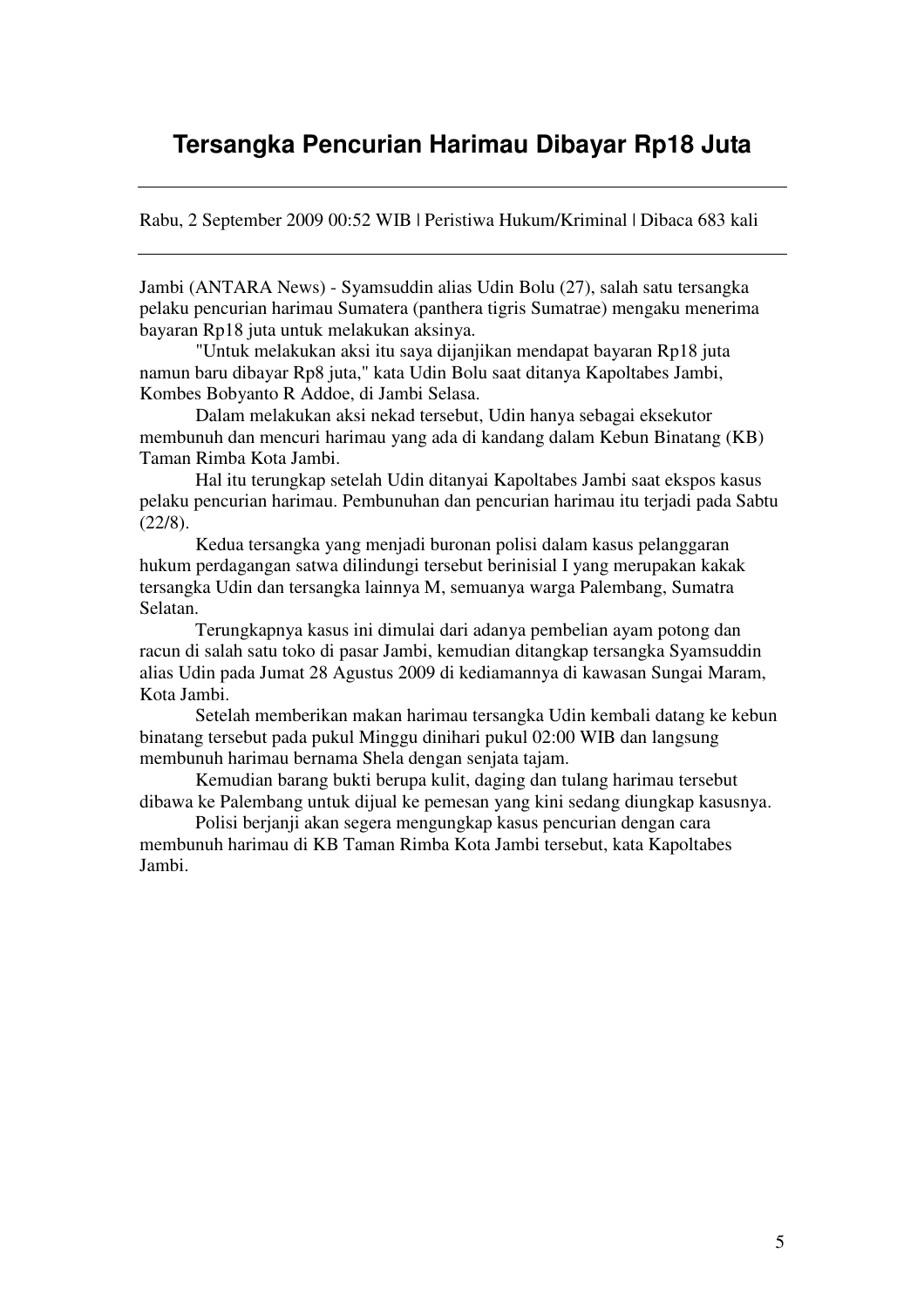#### **Police arrest poacher for brutally killing tiger**

Jon Afrizal, THE JAKARTA POST, Jambi Thu, 09/03/2009 11:28 AM | The Archipelago

Police have arrested a man suspected of brutally killing a Sumatran tiger in its zoo enclosure in Jambi last month.

Senior police officer Adj, Comr. Aswini Nawawi said Wednesday that the suspect had been identified as [\*\*\*\*], known better as Udin Bolu.

Aswini said the man was among poachers who broke into the enclosure last month, killing and skinning the tiger, known as Sheila.

They used drugged meat to sedate the tiger, then killed her, officials at the zoo claimed.

Udin was captured last Thursday evening at his house in the Muarojambi regency, Palembang, South Sumatra. He was a known thug and had been in jail several times before for various crimes.

Aswini said preliminary investigations suggested that the attack was bankrolled by a businessman from Palembang.

During police questioning, Udin said he had received an order from an unidentified buyer in Palembang for the rare tiger skin, and soon hatched a plan to break into the zoo and kill the animal for its hide.

After collecting the skin and valuable organs and bones, Udin left for Palembang by bus, where he sold it to a broker for Rp 1 million.

Detectives investigating the case suspected the thieves poisoned the female tiger and slaughtered her in the early hours when the zoo is virtually unguarded and poorly lit.

The police found remnants of meat laced with anaesthetics and intestinal parts of the protected animal littered around the cage.

Authorities believe the tiger's valuable organs will be sold on the black market, which thrives for rare animal parts.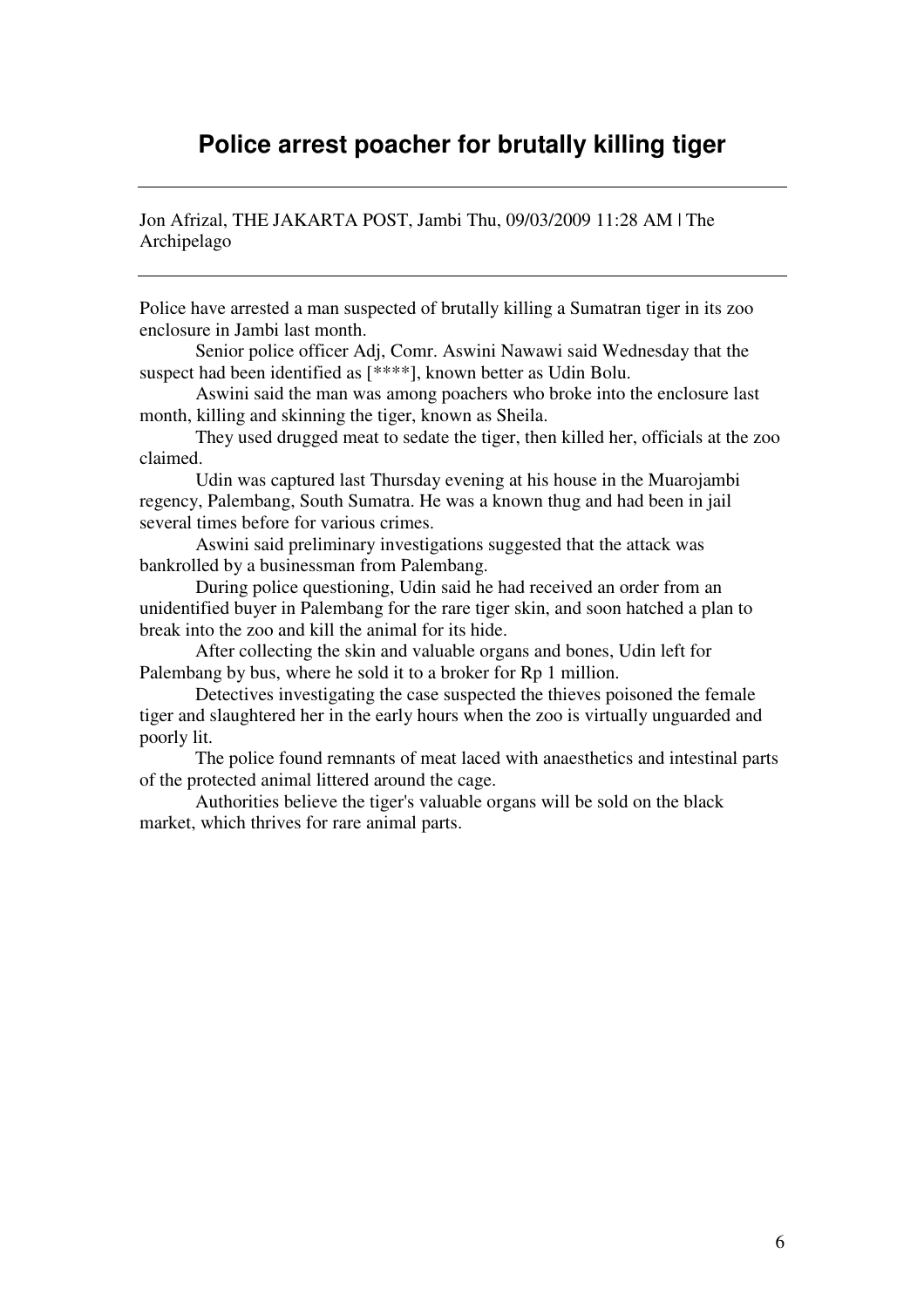### **Question 7 The War of the Dots (15 marks)**

Before the Braille tactile writing system was well-established throughout the Englishspeaking world, the New York Point system was widely used in American blind education. New York Point was developed in the 1860s by William Bell Walt for the New York Institute for the Blind, and was intended to fix the shortcomings he perceived in the French and English Braille standards.

The next six decades in blind education became known as the War of the Dots, as bitter feuds developed between proponents of this homegrown system and more international Braille-based systems. New York Point finally met its end after a series of public hearings convinced educational authorities that there should be a single standard for the entire English-speaking world.

Experts from both sides weighed in on the systems' merits. The proponents of New York Point argued that allowing letters to vary in size (from a 2x1 grid to a 2x4 grid, rather than a fixed 3x2 grid) allowed the most frequent letters to use fewer columns, resulting in space (and cost!) savings when publishing texts for the blind. For example, consider the number of dots needed to write the following names in each system:



They also pointed out that New York Point had a distinct series of capital letters, whereas Braille only had a "capital" punctuation mark.

On the Braille side, experts such as Helen Keller wrote that the New York Point capitalization system was unintuitive and confusing ("I have often mistaken D for j, I for b and Y for double o in signatures, and I waste time looking at initial letters over and over again"), and that using Braille allowed her to correspond with blind people from all over the world.